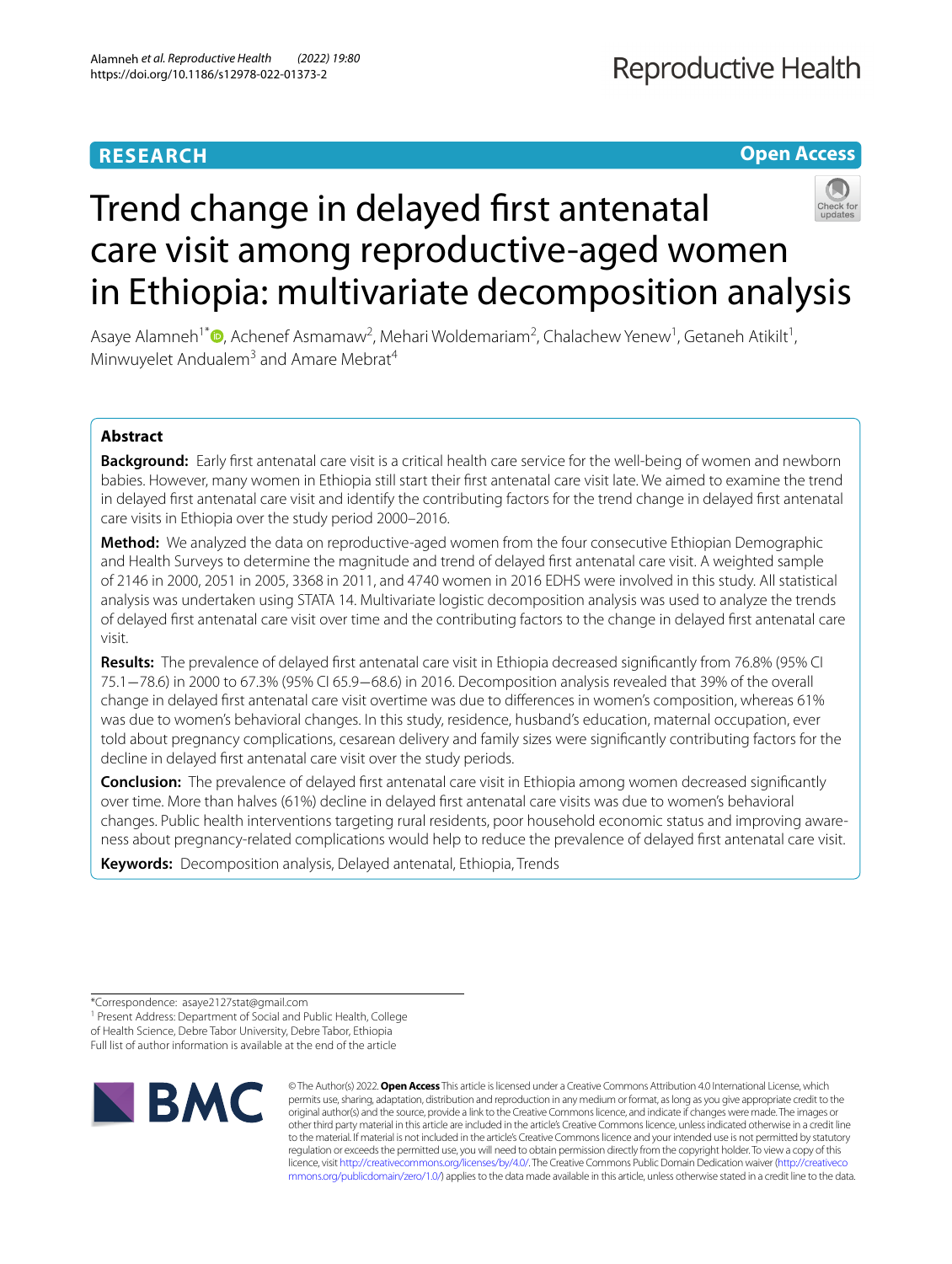# **Plain Language summary**

Antenatal care visits during the frst trimester of the pregnancy stage provide opportunities for women to improve their health, prevent disease, and identify and manage pregnancy and childbirth complications. However, delayed frst antenatal care visit is a major leading cause of pregnancy and childbirth complications, and many women in Ethiopia still start ANC visits late. Hence, we aimed to examine the trends in delayed frst antenatal care visits and identify the contributing factors for the trend change in delayed frst antenatal care visits in Ethiopia over the study period (2000–2016). We obtained data on women aged 15–49 years from four consecutive Ethiopian Demographic and Health Surveys (EDHSs) conducted in 2000, 2005, 2011, and 2016. We extracted both response and independent variables for this study from the Kids Record (KR fle) data set. The prevalence of delayed frst ANC visit has signifcantly decreased from 76.8% [95% CI 75.1, 78.6] in 2000 to 67.3% [95% CI 65.9, 68.6] in 2016 over the last sixteen years in Ethiopia. The overall trend change in delayed frst antenatal care visits over the study periods was due to the diference in women's composition of selected characteristics and women's behavioral changes on ANC initiation. More than halves (61%) decline in delayed frst ANC visits among reproductive-aged women was due to women's behavioral change, and 39% was due to change in women's composition over time. The signifcant contributing factors for the decline in delayed frst antenatal care visits over the study period were residence, husband's educational level, mass media exposure, ever told about pregnancy complications, cesarean delivery and family sizes. Changes in the composition of women's characteristics according to residence areas, media exposure, ever told about pregnancy complications, cesarean delivery and family sizes were statistically signifcant variables for the decline in delayed frst ANC visit over time. Only husbands who had secondary and above education were attributable to women's behavioral change on ANC services.

# **Background**

Maternal health is the well-being of women before pregnancy, during pregnancy, childbirth and the postpartum period. Globally, the maternal mortality ratio was decreased by 44% between 1990 and 2015, in which 810 women die every day [\[1](#page-11-0)], and approximately 94% of maternal death occurred from preventable causes of pregnancy and childbirth complications in developing countries, including Ethiopia [\[2](#page-11-1), [3\]](#page-11-2). Based on the Ethiopian Demographic and Health Survey (EDHS) reports, the maternal pregnancy-related mortality ratio decreased from 871 per 100,000 in 2000 to 412 per 100,000 live births in 2016, which was sluggish progress [\[4\]](#page-11-3). Although the Sustainable Development Goals (SDGs) agenda pledged to reduce the maternal mortality ratio (MMR) to less than 70 per 100,000 live births between 2016 and 2030 [\[5](#page-11-4)]; however, it is still cumbersome to achieve the ultimate goal in this agenda issue. Therefore, timely or early initiation of maternal health services will improve pregnancy outcomes and reduce pregnancy-related mortality rates through early treating and preventing the underlying causes of pregnancy and childbirth complications.

Many maternal health problems are preventable and treatable if they access essential health care services, for instance, ANC adequately. Antenatal care (ANC) is an entry point for women in the health care system that allows sufficient time for essential interventions, early identifcation of pregnancy complications, and prevention of the underlying causes of maternal and newborn mortality  $[6, 7]$  $[6, 7]$  $[6, 7]$  $[6, 7]$ . The World Health Organization (WHO) altered the minimum number of focused ANC visits from four to eight contacts, with the frst ANC visit should be taken place within the frst 12 weeks of gestational age [\[3](#page-11-2), [6\]](#page-11-5). In Ethiopia, the Federal Ministry of Health (FMOH) recommends the frst ANC visit to be commenced within 12 weeks or four months of pregnancy [[8\]](#page-11-7).

First-trimester of the pregnancy stage is the fastest fetus developmental period, in which all parts of the body will be well developed and need special attention [\[9](#page-11-8)]. Early ANC visit allows health care providers to counsel women to deliver in the health facility [[6\]](#page-11-5) and to treat pregnancy-related complications like gestational diabetes, sexually transmitted infections (human immunodefciency virus, or syphilis), and anemia for better maternal and neonatal health [\[10,](#page-11-9) [11](#page-11-10)]. Early booking of ANC also provides a better hemoglobin concentration through timely iron foliate acid supplementation, nutritional advice, and early treatment of malaria [[11,](#page-11-10) [12](#page-11-11)].

To improve access to essential health care services, all government health institutions in Ethiopia provide ANC services free of charge for all pregnant women. Health extension workers and health professionals provide health care services in both urban and rural areas to improve the health of mothers and newborn babies through early initiation of ANC visits and mobilizing the community to utilize ANC services [\[12,](#page-11-11) [13\]](#page-11-12). In Ethiopia, 62% of pregnant women attended ANC visits at least once, and 26% of these women started their frst ANC visit during the four to the ffth months [\[4](#page-11-3)].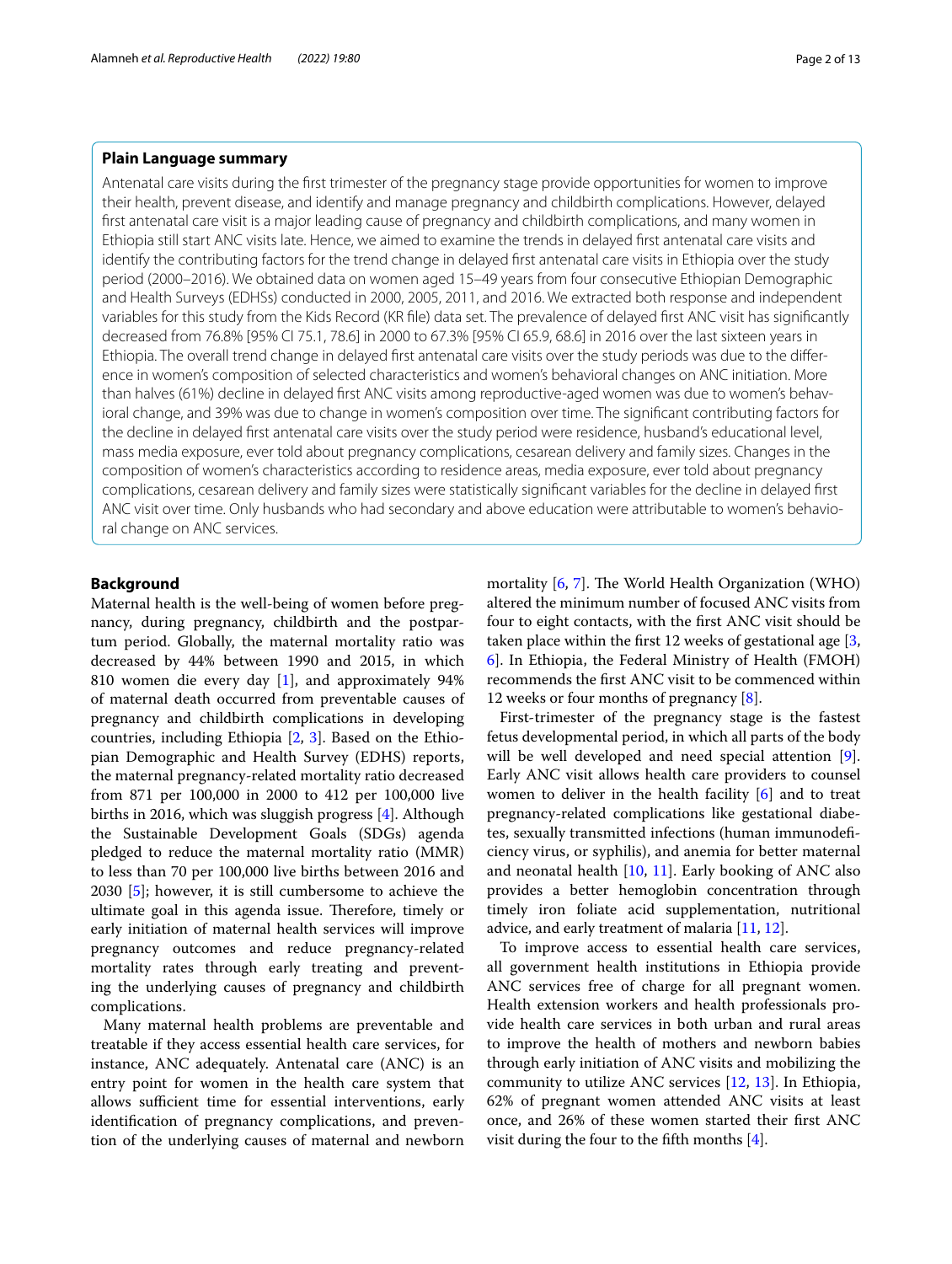Despite the improvement achieved in maternal health services accessibility, the time women start their frst ANC visit is a well-known challenge to provide frequent and adequate ANC service in Ethiopia. Still, many women attain their frst ANC visit with the pregnancy already compromised or at more risk of acquiring genitourinary tract infections, HIV, malaria, syphilis, anemia, and hepatitis B virus [[4,](#page-11-3) [14–](#page-11-13)[16\]](#page-11-14).

The Anderson-Newman behavioral model for health services utilization provides a framework to identify factors that infuence the individuals to use available health care services and classify identifed factors into three parts such as predisposing, enabling, and needing variables [\[17,](#page-12-0) [18\]](#page-12-1). Previous studies conducted in diferent countries have identifed various factors like; rural residence, maternal education, parity, ever told about pregnancy complications, listening to radio and television, and maternal obstetric factors associated with delayed frst ANC visit [\[11](#page-11-10), [19–](#page-12-2)[24](#page-12-3)].

However, no evidence showed studies conducted at a national level to examine the trends and identify the contributing factors for the trend change in delayed frst ANC visit via decomposition analysis. The finding will help policymakers implement an intervention on the contributing factors to the trend change in delayed frst ANC visit prevalence. Moreover, it also gives direction for concerned bodies to focus on diferent strategies to promote maternal and neonatal health. Therefore, the objective of this study is to examine the trend and identify the contributing factors for a trend change in delayed frst ANC visit over time using multivariate decomposition analysis based on 2000–2016 EDHSs.

### **Method and materials**

### **Data source and population**

This study entailed 2000, 2005, 2011, and 2016 Ethiopian Demographic and Health Surveys (EDHSs) data on reproductive-aged women, and these EDHSs were nationally representative surveys conducted in nine regions and two administrative cities. The survey used a two-stage stratifed cluster sampling design to select respondents by separating each region into rural and urban areas; a total of 21 sampling designs or strata were created.

In the frst stage, a total of 539 clusters (401 in rural areas and 138 in urban areas) for EDHS 2000, 540 clusters (395 in rural areas and 145 in urban areas) for EDHS 2005, 624 clusters (437 in rural areas and 187 in urban areas) for EDHS 2011 and 645 clusters (443 in rural areas and 220 in urban areas) for EDHS 2016 were selected with proportional allocation to cluster size.

In the second stage, household listing operations were performed in all selected clusters. On average, 27 to 32 households per cluster were selected proportional to the cluster size. We extracted relevant factors for this study from the Kids Record (KR fle) dataset. A total of weighted sample 2146 in 2000, 2051 in 2005, 3368 in 2011, and 4740 in 2016 under reproductive-aged women were included in the study (Fig. [1](#page-3-0)). Comprehensive sam-pling procedures were described in the EDHS report [\[4](#page-11-3), [25](#page-12-4)[–27](#page-12-5)].

# **Study population**

All reproductive-aged women who had been given births or attended antenatal care during the last pregnancy within five years before the survey in all selected clusters in Ethiopia were the study population. Nonetheless, women who did not know the exact time of their frst ANC visit were excluded from this study.

#### **Study variables**

#### *Outcome variable*

Women asked to report the exact time of their frst antenatal care visit (in months) in each survey. Our outcome variable was a delayed frst ANC visit, which was deter-mined based on the timing of the first ANC visit [[4,](#page-11-3) [8](#page-11-7)].

The binary response variable for women is denoted by a random variable Yi, with two possible codes. The two possible values coded as  $Y_i=1$  if ith women started their first ANC visit after four months and  $Y_i=0$  if they started their frst ANC visit before four months or at four months.

#### **Independent variables**

We classifed the independent variables in the study based on Andersen-Newman's behavioral model for maternal health care utilization as predisposing, enabling, and need factors. In the frst category, predisposing variables are socio-demographic and socio-cultural characteristics of the respondents that exist before their health condition. Some predisposing factors are maternal age, marital status, residence, religion, women's occupational status, husband's occupational status, women's educational level, husband's educational level, mass media exposure, parity, family sizes and living children in a household.

In the second category, enabling (economic) factors refect the means or facilitators to access health care services like household head and wealth index. In the last section, needing factors are the immediate causes to use health services and refect the perceived health status of the respondents. Ever use contraceptive in a previous pregnancy, cesarean delivery of last births, wanted last pregnancy, told about pregnancy complications last births or a previous pregnancy, and ever had a terminated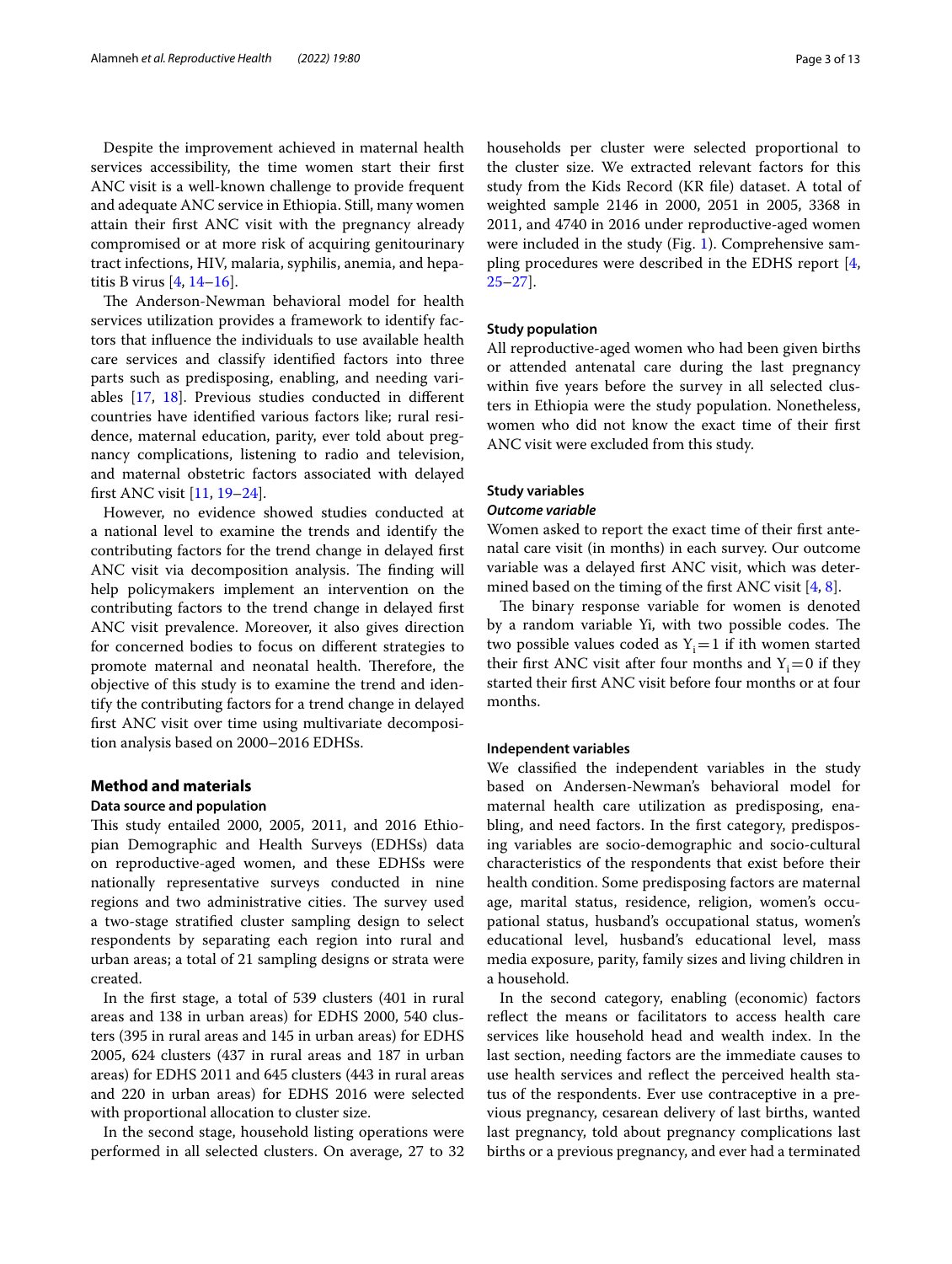

<span id="page-3-0"></span>pregnancy (miscarriage, abortion, or stillbirths) are considered as needing factors.

# **Data management and analysis**

We extracted data on reproductive-aged women from the Kids Recode (KR fle) data set. Before doing any statistical analysis, the data on women were weighted using sampling weights or pweights for probability sampling and non-response rate to restore the representativeness of the survey and get reliable statistical estimates.

Data analysis in this study included descriptive and multivariate decomposition analysis of the change in delayed frst ANC visit. After extracting relevant variables for the study, we appended data on reproductiveaged women obtained from the four 2000, 2005, 2011, and 2016 EDHSs together for trends and multivariate decomposition analysis. Besides, multicollinearity was checked using variance infation factor (VIF) and a VIF less than 5 for each independent variable. Therefore, there was no multicollinearity between independent variables since its VIF value ranged from 1.01 to 2.15 with a mean VIF of 1.4.

# **Trends and decomposition analysis**

The trend period was divided into four phases such as; frst phase (2000–2005), second phase (2005–2011), third phase (2011–2016), and fourth phase (2000–2016) to see

the diferences in the prevalence of delayed frst ANC visit over time-based on diferent selected characteristics of women. The trend was assessed using descriptive analysis stratifed by various selected predictor variables and examined separately for each phase.

Multivariate decomposition analysis was used to identify the contributing factors to the trend change in the outcome variable between any two surveys over time. This analysis focused on how a delayed first ANC visit prevalence responds to diferences in selected women's characteristics and how these variables shape the diferences across the surveys conducted at diferent times. Decomposition analysis aimed to identify the potential sources of variations in the prevalence of delayed frst ANC visit in the last 16 years. Multivariate decomposition analysis for the non-linear response model used the output from a logistic regression model since it is a dichotomous variable to parcel out the observed change in delayed frst ANC visit between surveys into components. The difference in the percentage of delayed first ANC visit over time is attributable to the compositional change between any two surveys and the diference in the efects of those selected independent variables. That means the change in delayed first ANC visit is divided into the diferences in characteristics (endowment component) and the efect of the selected variables (coefficient component). The analysis focused on the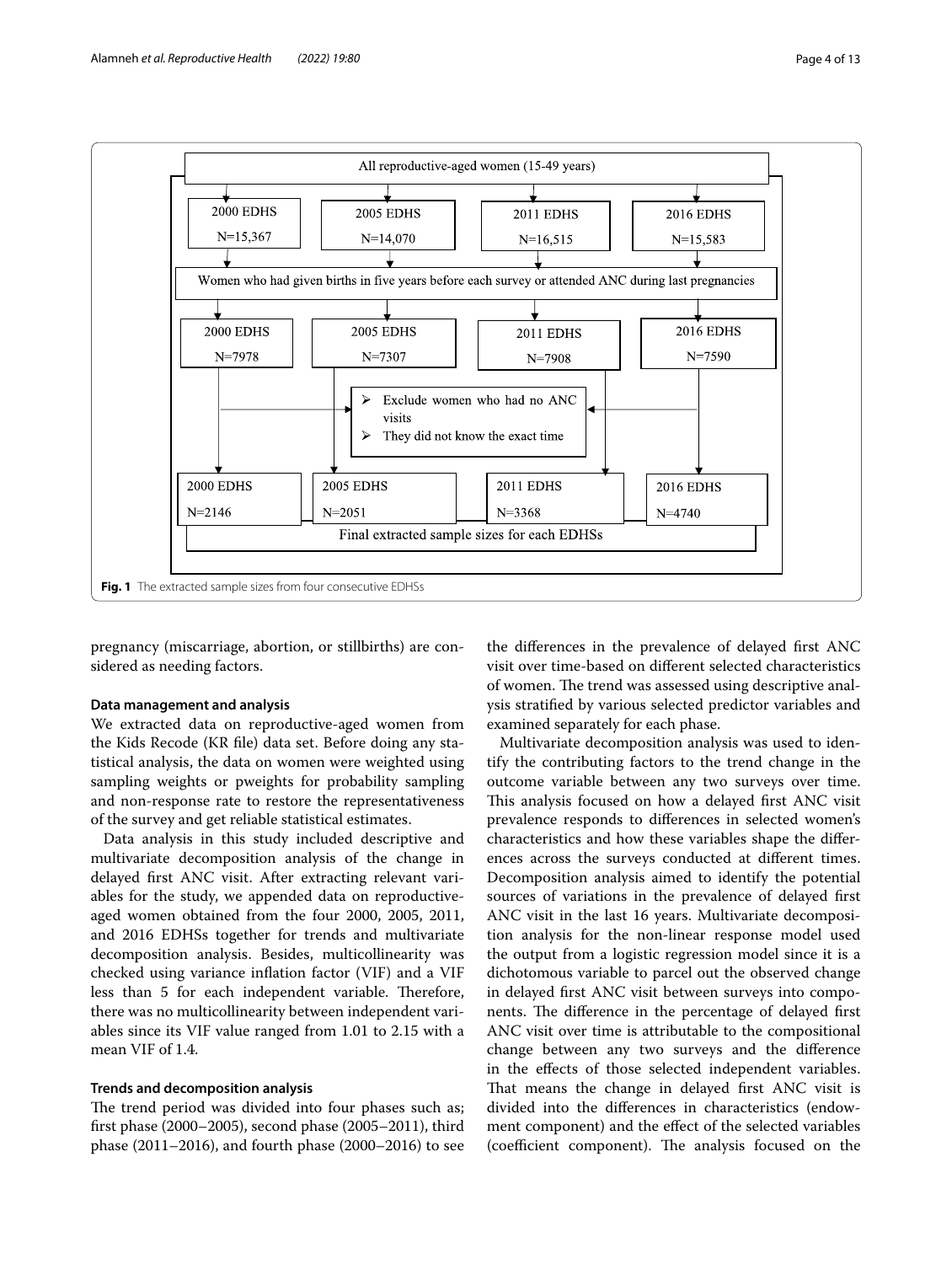decomposition of the trend change in delayed frst ANC visit between the reference year (2000) and the recent year (2016). The recent EDHS 2016 and reference EDHS 2000 surveys are denoted by A and B, respectively.

For logistic regression, log-odds or logit of delayed frst ANC visit divided into two main parts as follow:

$$
logit(A) - logit(B) = F(X_A \beta_A) - F(X_B \beta_B)
$$
  
= 
$$
[F(X_A \beta_A) - F(X_B \beta_A)] + [F(X_B \beta_A) - F(X_B \beta_B)]
$$
  
F

where E represents endowments explained by characteristics, and C denotes coefficients (unexplained)  $[28]$ .

We can rewrite the above equation as follow:

Across the four EDHS surveys, the proportion of women who wanted last pregnancy then (that time) increased from 56.9% in 2000 to 76% in 2016. However, the proportion of women who wanted last pregnancy later declined from 21.3% in 2000 to 17.3% in 2016, while women who wanted no more last pregnancy decreased from 21.8% to 6.7%. Additionally, the proportion of women told about pregnancy-related complications rose from 27.3% in 2000 to 45.0% in 2016 over the two study periods (Table [1\)](#page-5-0).

## **Trends in delayed frst ANC visit**

The prevalence of delayed first ANC visit among reproductive-aged women in Ethiopia decreased from 76.8%

$$
logit(A) – logit(B) = [\beta_{0A} – \beta_{0B}] + \sum X_{ijB} * [\beta_{ijA} – \beta_{ijB}] + \sum \beta_{ijB} * [X_{ijA} – X_{ijB}]
$$

where  $\beta_{0B}$  is the intercept in the regression equation for EDHS 2000,

 $\beta_{0A}$  is the intercept in the regression equation for EDHS 2016,

 $\beta_{iiB}$  is the coefficient of the *jth* category of the *ith* determinant in EDHS 2000,

 $\beta_{iiA}$  is the coefficient of the *jth* category of the *ith* determinant in EDHS 2016,

 $X_{iiB}$  is the proportion of the *jth* category of the *ith* determinant in EDHS 2000, and

 $X_{ijA}$  is the proportion of the *jth* category of the *ith* determinant in EDHS 2016.

Currently developed multivariate logistic decomposition analysis used for the decomposition analysis of delayed frst ANC visit using mvdcmp STATA package [[29\]](#page-12-7).

# **Results**

#### **Characteristics of the study population**

Based on maternal age, women aged 29–30 years constituted approximately 67% of women from the dataset. More than four-ffths (80%) in all surveys were male household heads (Table [1](#page-5-0)).

Regarding maternal educational level, the proportion of women who had no formal education showed a high decline from 64.5% in 2000 to 53.9% in 2016. However, the proportion of women who had primary education was 21.2% in 2000 and 33.2% in 2016. But about 48% and 40.1% of their husbands in 2000 and 2016 had no formal education, respectively. Based on the place of residence, approximately 75% of the women sampled from all surveys were rural residents. In four consecutive surveys, most women (>80%) had no previous terminated pregnancy over time.

in 2000 to  $67.3\%$  in 2016 in the last 16 years. The trends of delayed frst ANC visit over the study periods (2000– 2016) were divided into four phases such as 2000–2005, 2005–2011, 2011–2016 and 2000–2016 to see the diferences in delayed frst ANC visit over time and the potential sources for the change in delayed frst ANC visit. The highest decrement was observed in the fourth phase (2000–2016) with a 9.5% point change in delayed frst ANC visit compared with 3.7% and 6.7% point change in delayed frst ANC visit in the second phase and third phase, respectively. The prevalence of delayed first ANC visit declined from 76.8% [95% CI 75.1, 78.6] in 2000 to 67.3% [95% CI 65.9, 68.6] in 2016 (p-value<0.001), with a 9.5% overall point change (Fig. [2](#page-6-0)).

# **Trends in the prevalence of delayed frst ANC visit by selected variables**

Trends of delayed frst ANC visit among reproductiveaged women showed variation based on diferent characteristics. Delayed frst ANC visit prevalence decreased in most of the categories of the variables in each phase (Table [2\)](#page-7-0).

The prevalence of delayed first ANC visit decreased by 10.6% among rural residents during the fourth phase (2000–2016). Based on region, delayed frst ANC visit prevalence decreased in the last period (2000–2016) at a 19.0% point change in delayed frst ANC visit (Table [2](#page-7-0)). The highest difference in delayed first ANC visit was in Dire-Dawa (24.9%), but the least 1.1% point change in delayed frst ANC visit was in Somali (Table [2\)](#page-7-0).

According to maternal educational status, there was a decrease in the prevalence of delayed frst ANC visit among women with primary education in the last phase (2000–2016) by a 10.1% point change. Additionally, women who had only two family members and family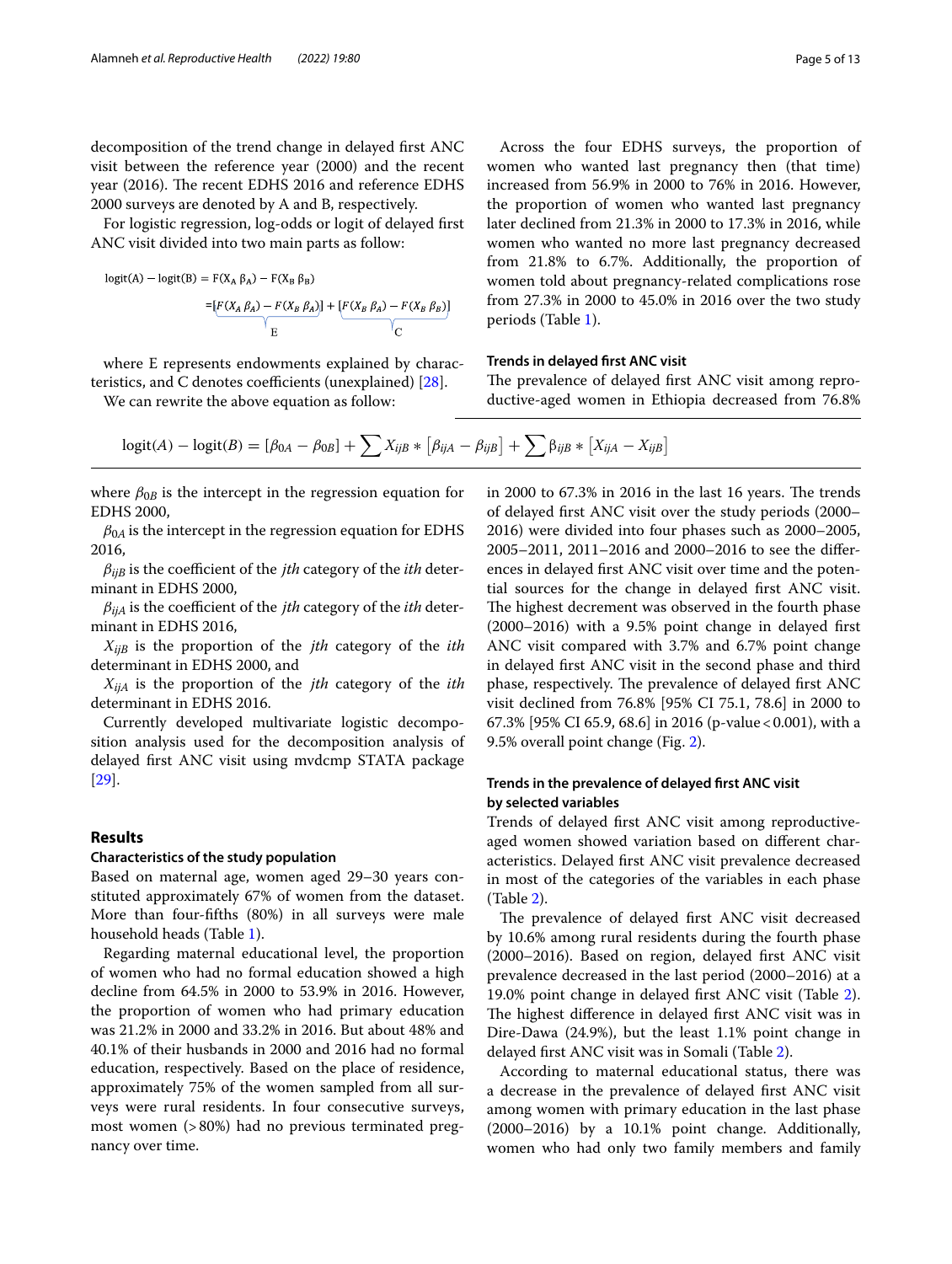# <span id="page-5-0"></span>**Table 1** Characteristics and percentage distribution of women in Ethiopia

| <b>Characteristics and their categories</b> | Percentage distribution of the surveys |                  |                  |                  |  |  |  |
|---------------------------------------------|----------------------------------------|------------------|------------------|------------------|--|--|--|
|                                             | <b>EDHS 2000</b>                       | <b>EDHS 2005</b> | <b>EDHS 2011</b> | <b>EDHS 2016</b> |  |  |  |
|                                             | $N = 2146$                             | $N = 2051$       | $N = 3368$       | $N = 4740$       |  |  |  |
| Maternal age                                |                                        |                  |                  |                  |  |  |  |
| <20 years                                   | 6.6                                    | 5.7              | 4.7              | 5.3              |  |  |  |
| $20 - 34$ years                             | 69.0                                   | 71.6             | 71.9             | 73.1             |  |  |  |
| $\geq$ 35 years                             | 24.4                                   | 22.7             | 23.4             | 21.6             |  |  |  |
| Household head                              |                                        |                  |                  |                  |  |  |  |
| Female                                      | 17.6                                   | 14.9             | 18.2             | 14.6             |  |  |  |
| Residence                                   |                                        |                  |                  |                  |  |  |  |
| Rural                                       | 71.7                                   | 78.5             | 73.1             | 81.6             |  |  |  |
| Women educational level                     |                                        |                  |                  |                  |  |  |  |
| No education                                | 64.5                                   | 62.3             | 52.9             | 53.9             |  |  |  |
| Primary education                           | 21.2                                   | 23.1             | 37.2             | 33.2             |  |  |  |
| Secondary & above                           | 14.3                                   | 14.6             | 9.9              | 12.9             |  |  |  |
| Husband educational level                   |                                        |                  |                  |                  |  |  |  |
| No education                                | 48.0                                   | 41.5             | 37.2             | 40.1             |  |  |  |
| Primary education                           | 28.4                                   | 33.2             | 45.9             | 40.8             |  |  |  |
| Secondary & above                           | 23.6                                   | 25.3             | 16.9             | 19.1             |  |  |  |
| Maternal occupation status                  |                                        |                  |                  |                  |  |  |  |
| Not working                                 | 34.1                                   | 64.3             | 41.5             | 50.7             |  |  |  |
| Husband occupation status                   |                                        |                  |                  |                  |  |  |  |
| Not working                                 | 0.5                                    | 0.9              | 0.9              | 5.8              |  |  |  |
| Reading newspapers                          |                                        |                  |                  |                  |  |  |  |
| No                                          | 84.0                                   | 85.3             | 83.2             | 90.0             |  |  |  |
|                                             |                                        |                  |                  |                  |  |  |  |
| Listening to a radio                        |                                        |                  |                  |                  |  |  |  |
| No                                          | 56.8                                   | 49.2             | 37.3             | 33.8             |  |  |  |
| Watching television                         |                                        |                  |                  |                  |  |  |  |
| No                                          | 84.6                                   | 78.9             | 52.4             | 74.7             |  |  |  |
| Ever told about pregnancy complications     |                                        |                  |                  |                  |  |  |  |
| No                                          | 72.7                                   | 68.3             | 79.7             | 55.0             |  |  |  |
| Ever had terminated pregnancy               |                                        |                  |                  |                  |  |  |  |
| No                                          | 83.6                                   | 89.9             | 89.2             | 90.8             |  |  |  |
| Wantedness of pregnancy                     |                                        |                  |                  |                  |  |  |  |
| Wanted then                                 | 56.9                                   | 60.3             | 68.0             | 76.0             |  |  |  |
| Wanted later                                | 21.3                                   | 21.5             | 21.7             | 17.3             |  |  |  |
| Wanted no more                              | 21.8                                   | 18.2             | 10.3             | 6.7              |  |  |  |
| Cesarean delivery                           |                                        |                  |                  |                  |  |  |  |
| No                                          | 97.8                                   | 96.3             | 96.0             | 96.5             |  |  |  |
| Parity                                      |                                        |                  |                  |                  |  |  |  |
| $\mathbf{1}$                                | 37.7                                   | 40.0             | 41.1             | 41.2             |  |  |  |
| $2 - 4$                                     | 37.7                                   | 34.3             | 36.8             | 36.4             |  |  |  |
| $\geq 5$                                    | 24.6                                   | 25.7             | 22.1             | 22.4             |  |  |  |
| Family size                                 |                                        |                  |                  |                  |  |  |  |
| $\leq$ 2                                    | 2.5                                    | 1.9              | 3.3              | 2.1              |  |  |  |
| $3 - 4$                                     | 28.3                                   | 30.4             | 29.3             | 33.1             |  |  |  |
| $\geq 5$                                    | 69.2                                   | 67.7             | 67.4             | 64.8             |  |  |  |
| Ever use contraceptive                      |                                        |                  |                  |                  |  |  |  |
| No                                          | 81.6                                   | 75.3             | 61.6             | 58.1             |  |  |  |
| Region                                      |                                        |                  |                  |                  |  |  |  |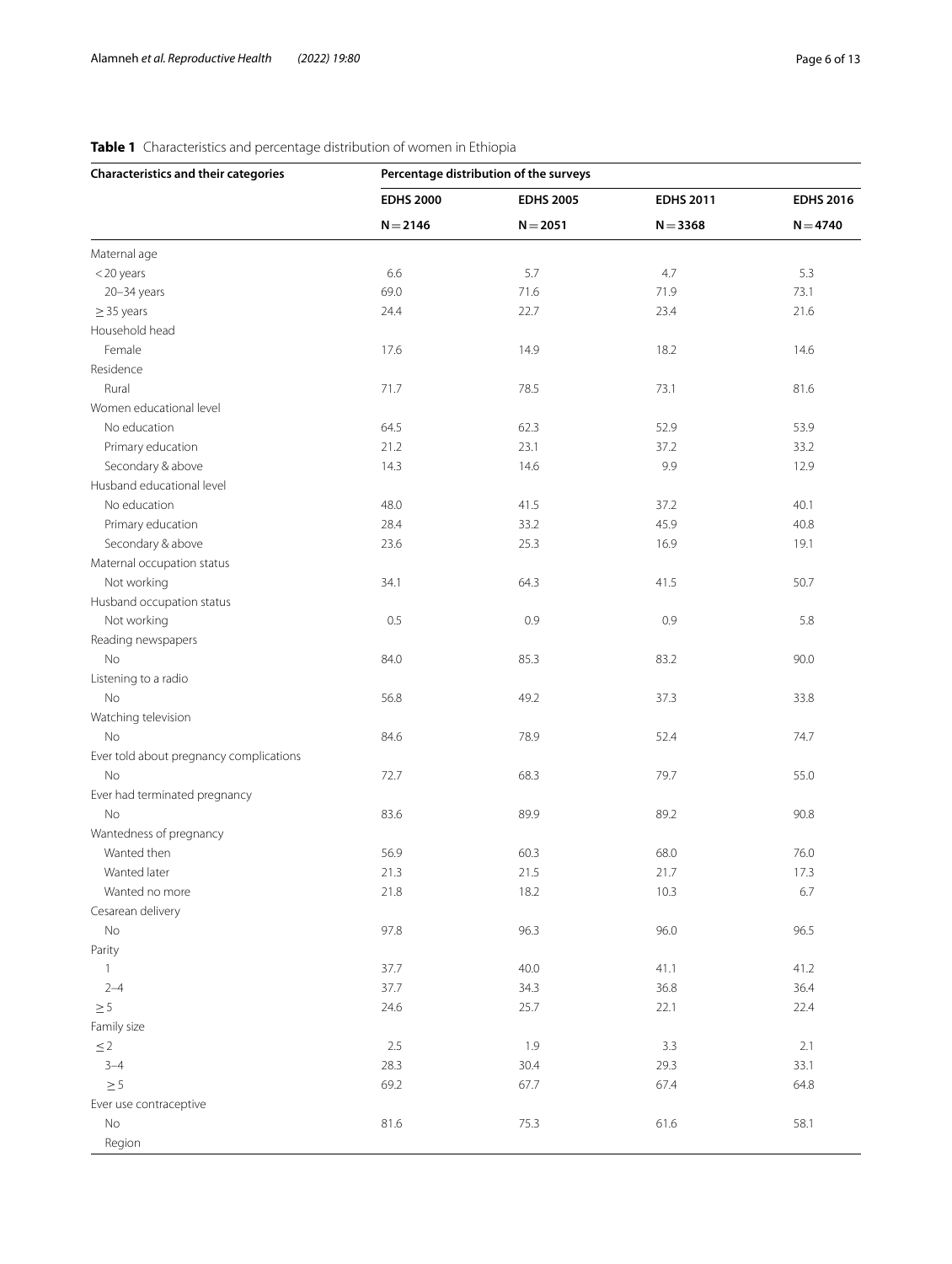| <b>Characteristics and their categories</b> | Percentage distribution of the surveys |                  |                  |                  |  |  |  |
|---------------------------------------------|----------------------------------------|------------------|------------------|------------------|--|--|--|
|                                             | <b>EDHS 2000</b>                       | <b>EDHS 2005</b> | <b>EDHS 2011</b> | <b>EDHS 2016</b> |  |  |  |
|                                             | $N = 2146$                             | $N = 2051$       | $N = 3368$       | $N = 4740$       |  |  |  |
| Tigray                                      | 9.1                                    | 8.7              | 10.1             | 10.1             |  |  |  |
| Afar                                        | 1.1                                    | 0.6              | 0.8              | 0.8              |  |  |  |
| Amhara                                      | 19.3                                   | 23.8             | 23.7             | 23.0             |  |  |  |
| Oromia                                      | 39.5                                   | 33.4             | 36.4             | 33.8             |  |  |  |
| Somali                                      | 0.6                                    | 1.1              | 1.5              | 2.5              |  |  |  |
| Benshangul-Gumuz                            | 1.0                                    | 0.8              | 1.1              | 1.2              |  |  |  |
| <b>SNNP</b>                                 | 22.1                                   | 24.6             | 9.7              | 23.4             |  |  |  |
| Gambla                                      | 0.6                                    | 0.4              | 0.5              | 0.3              |  |  |  |
| Harari                                      | 0.4                                    | 0.3              | 0.3              | 0.3              |  |  |  |
| Addis Ababa                                 | 5.6                                    | 0.5              | 5.4              | 4.0              |  |  |  |
| Dire Dawa                                   | 0.7                                    | 0.6              | 0.5              | 0.6              |  |  |  |
|                                             |                                        |                  |                  |                  |  |  |  |

### **Table 1** (continued)



<span id="page-6-0"></span>sizes between three and four in a household showed a decrement in delayed frst ANC visit prevalence with 32.5% and 12.8% point change, respectively (Table [2](#page-7-0)).

#### **Decomposition analysis**

# *Decomposition analysis of delayed frst ANC visit in Ethiopia, 2000–2016*

Overall, there has been a signifcant decrease in delayed frst ANC visit prevalence among reproductive-aged women in Ethiopia. The decomposition results showed that the decline in delayed frst ANC visit over time was explained by the diference in the selected women's characteristics and behavioral changes between the two survey points. 39% of the decrease in delayed frst ANC visit prevalence was due to the diferences in the composition of characteristics; the change was due to the diferences in the efect of the selected variables was 61% (Table [3](#page-8-0)).

# **Diference due to characteristics (endowment)**

Multivariate decomposition analysis result revealed that the overall decrease in delayed frst ANC visit was due to the diference in characteristics (the diferences in the composition of women's selected variables) between the two survey points (Table [3\)](#page-8-0). In this study: residence, listening to the radio, watching television, ever told about pregnancy complications, cesarean delivery, and family members in the household showed a signifcant efect for the decline in delayed frst ANC visit (Table [4\)](#page-9-0).

From predisposing factors, multivariate decomposition analysis showed that residence, listening to the radio, and family members were statistically signifcant variables for the change in delayed first ANC visit. The increment in the proportion of rural residents in the sample showed a signifcant 8.3% contribution to the decline in delayed frst ANC visit. A decrease in the composition of women who had three up to four-family sizes in the sample showed a signifcant negative impact on the change in delayed frst ANC visit by 11.5%; another 6.8% was due to a decrease in the composition of women who had fve and above family sizes in the household (Table [4](#page-9-0)). A decrease in the proportion of women with no exposure to listening to the radio over time (from 2000 to 2016) signifcantly contributed to the decline in delay frst ANC visit, which contributes 5.2% (Table [4](#page-9-0)).

Of all enabling factors: ever told about pregnancy complications and cesarean delivery were signifcant factors to a decline in delayed first ANC visit. The compositional change in women with ever told about pregnancy complications in the sample showed a signifcant contribution to the decrease in the prevalence of delayed the frst ANC visit by 8%. Women who did not experience cesarean delivery in the sample showed a signifcant positive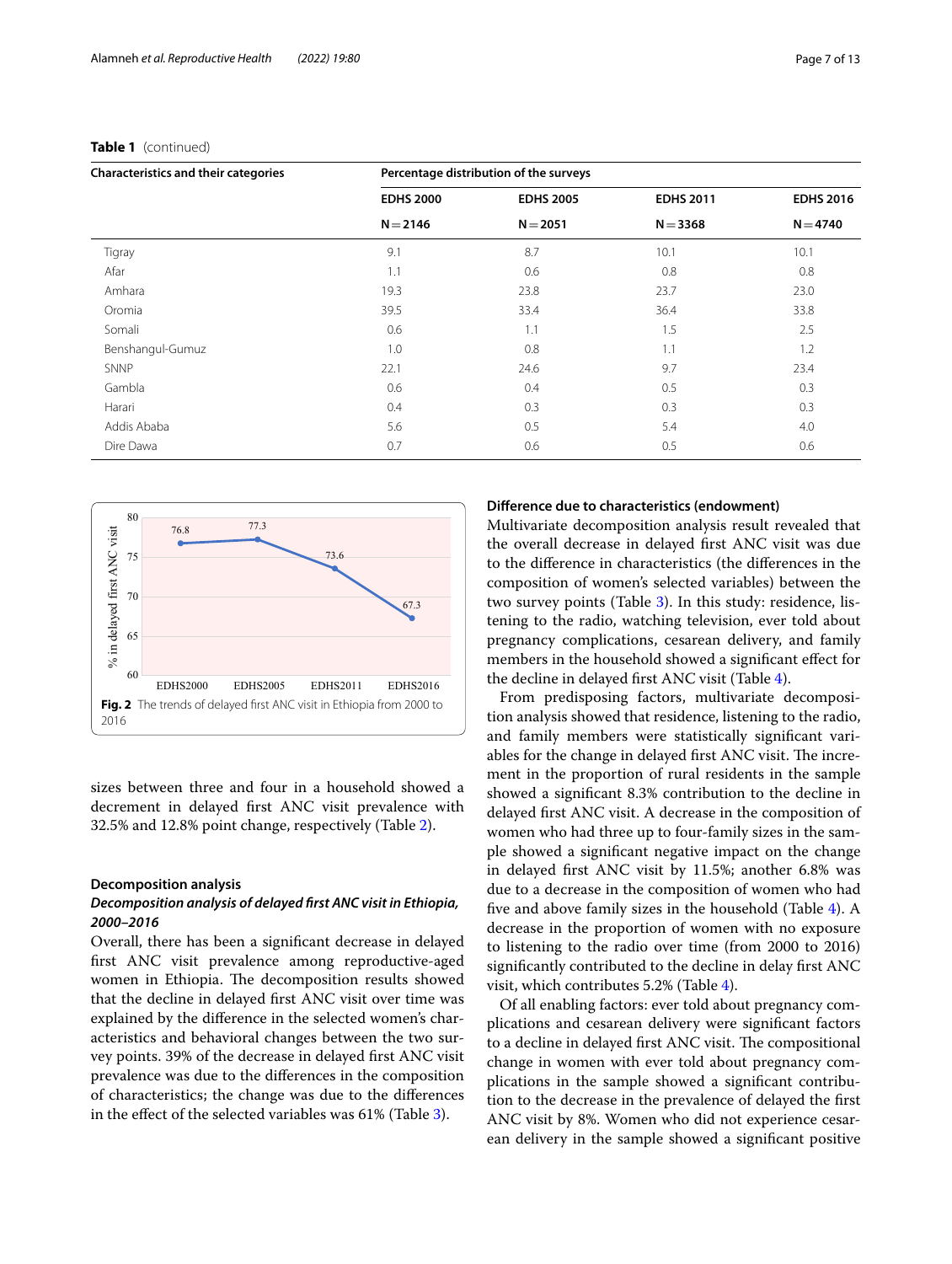| Characteristics             | <b>EDHS 2000</b> | <b>EDHS 2005</b> | <b>EDHS 2011</b> | <b>EDHS 2016</b> | Percentage point difference in delayed first ANC visit |           |           |           |
|-----------------------------|------------------|------------------|------------------|------------------|--------------------------------------------------------|-----------|-----------|-----------|
|                             | $N = 2146$       | $N = 2051$       | $N = 3368$       | $N = 4740$       | 2000-2005                                              | 2005-2011 | 2011-2016 | 2000-2016 |
| Delayed first ANC booking   | 76.8             | 77.3             | 73.6             | 67.3             | 0.5                                                    | $-3.7$    | $-6.3$    | $-9.5$    |
| Mother's age                |                  |                  |                  |                  |                                                        |           |           |           |
| $<$ 20 years                | 83.4             | 79.7             | 75.4             | 63.5             | $-3.7$                                                 | $-4.3$    | $-12.0$   | $-19.9$   |
| $20 - 34$ years             | 76.3             | 75.7             | 73.3             | 67.0             | $-0.7$                                                 | $-2.3$    | $-6.3$    | $-9.3$    |
| $\geq$ 35 years             | 76.5             | 81.0             | 74.2             | 69.2             | 4.4                                                    | $-6.8$    | $-5.0$    | $-7.34$   |
| Residence                   |                  |                  |                  |                  |                                                        |           |           |           |
| Rural                       | 81.6             | 83.8             | 78.9             | 71.0             | 2.2                                                    | $-4.9$    | $-7.9$    | $-10.6$   |
| Urban                       | 64.8             | 53.4             | 59.4             | 51.1             | $-11.4$                                                | 6.0       | $-8.3$    | $-13.7$   |
| Household head              |                  |                  |                  |                  |                                                        |           |           |           |
| Female                      | 75.2             | 63.2             | 66.9             | 61.1             | $-12.0$                                                | 3.7       | $-5.9$    | $-14.2$   |
| Male                        | 77.2             | 79.7             | 75.1             | 68.4             | 2.5                                                    | $-4.6$    | $-6.7$    | $-8.8$    |
| Women education             |                  |                  |                  |                  |                                                        |           |           |           |
| No education                | 81.4             | 82.42            | 78.4             | 71.2             | 1.0                                                    | $-4.0$    | $-7.2$    | $-10.3$   |
| Primary education           | 76.5             | 76.6             | 71.7             | 66.3             | 0.1                                                    | $-4.9$    | $-5.3$    | $-10.1$   |
| Secondary education         | 56.6             | 56.3             | 55.5             | 53.7             | $-0.3$                                                 | $-0.8$    | $-1.8$    | $-2.9$    |
| Husband education           |                  |                  |                  |                  |                                                        |           |           |           |
| No education                | 81.7             | 81.84            | 78.4             | 69.5             | 0.1                                                    | $-3.5$    | $-8.9$    | $-12.3$   |
| Primary education           | 79.4             | 84.2             | 75.6             | 70.4             | 4.8                                                    | $-8.6$    | $-5.2$    | $-9.0$    |
| Secondary education         | 64.2             | 61.1             | 59.5             | 59.6             | $-3.1$                                                 | $-1.7$    | 0.1       | $-4.6$    |
| Wanted the last pregnancy   |                  |                  |                  |                  |                                                        |           |           |           |
| Wanted then                 | 73.6             | 77.4             | 74.4             | 66.9             | 3.8                                                    | $-2.9$    | $-7.6$    | $-6.7$    |
| Wanted later                | 74.1             | 77.8             | 70.6             | 66.4             | 3.6                                                    | $-7.2$    | $-4.2$    | $-7.7$    |
| Wanted no more              | 79.1             | 76.1             | 74.5             | 74.5             | $-3.0$                                                 | $-1.6$    | 0.1       | $-4.5$    |
| Women occupation            |                  |                  |                  |                  |                                                        |           |           |           |
| Working                     | 77.5             | 75.4             | 73.6             | 64.3             | $-2.1$                                                 | $-1.8$    | $-9.3$    | $-13.3$   |
| Not working                 | 75.5             | 78.3             | 73.7             | 70.2             | 2.8                                                    | $-4.6$    | $-3.5$    | $-5.2$    |
|                             |                  |                  |                  |                  |                                                        |           |           |           |
| Husband occupation          |                  |                  |                  |                  |                                                        |           |           |           |
| Working                     | 76.7             | 77.7             | 74.0             | 67.0             | 1.0                                                    | $-3.7$    | $-7.0$    | $-9.7$    |
| Not working                 | 80.9             | 81.1             | 45.4             | 67.3             | 0.2                                                    | $-35.7$   | 21.8      | $-13.6$   |
| Reading newspapers          |                  |                  |                  |                  |                                                        |           |           |           |
| Yes                         | 63.8             | 61.1             | 65.3             | 51.7             | $-2.7$                                                 | 4.2       | $-13.6$   | $-12.1$   |
| <b>No</b>                   | 79.3             | 80.1             | 75.3             | 69.0             | 0.8                                                    | $-4.8$    | $-6.3$    | $-10.3$   |
| Listening to radio          |                  |                  |                  |                  |                                                        |           |           |           |
| Yes                         | 71.0             | 70.4             | 72.5             | 65.2             | $-0.6$                                                 | 2.1       | $-7.3$    | $-5.8$    |
| No                          | 81.3             | 84.3             | 75.6             | 68.4             | 3.1                                                    | $-8.8$    | $-7.2$    | $-12.9$   |
| Watching television         |                  |                  |                  |                  |                                                        |           |           |           |
| Yes                         | 60.9             | 55.8             | 68.8             | 54.8             | $-5.1$                                                 | 13.0      | $-14.0$   | $-6.1$    |
| <b>No</b>                   | 79.8             | 83.0             | 78.0             | 71.5             | 3.2                                                    | $-5.0$    | $-6.5$    | $-8.3$    |
| Told pregnancy complication |                  |                  |                  |                  |                                                        |           |           |           |
| Yes                         | 73.5             | 67.2             | 64.1             | 63.3             | $-6.3$                                                 | $-3.1$    | $-0.8\,$  | $-10.2$   |
| <b>No</b>                   | 78.2             | 81.8             | 76.2             | 70.7             | 3.6                                                    | $-5.7$    | $-5.6$    | $-7.6$    |
| Ever terminated pregnancy   |                  |                  |                  |                  |                                                        |           |           |           |
| Yes                         | 75.9             | 69.5             | 80.0             | 69.2             | $-9.4$                                                 | 10.5      | $-10.8$   | $-6.7$    |
| <b>No</b>                   | 77.0             | 78.1             | 72.8             | 67.1             | 1.1                                                    | $-5.3$    | $-5.7$    | $-9.9$    |
| Cesarean delivery           |                  |                  |                  |                  |                                                        |           |           |           |
| Yes                         | 57.6             | 49.0             | 63.8             | 37.2             | $-8.6$                                                 | 14.8      | $-26.6$   | $-20.4$   |
| No                          | 77.3             | 78.3             | 74.0             | 68.4             | 1.0                                                    | $-4.3$    | $-5.6$    | $-8.9$    |

<span id="page-7-0"></span>**Table 2** Trends in the prevalence of delayed first ANC visits among women by selected characteristics between 2000 and 2016 Ethiopia Demographic and Health Surveys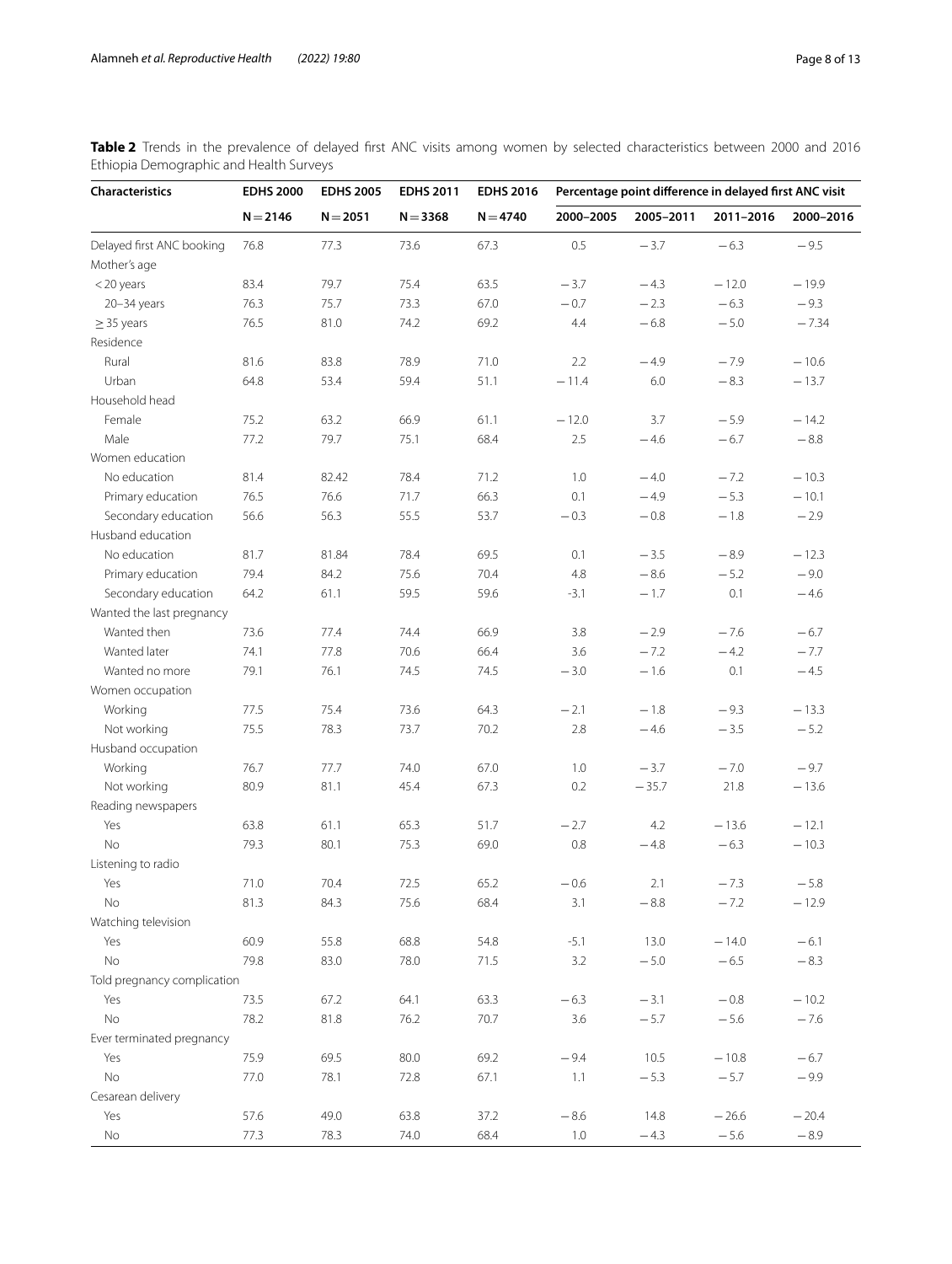| Characteristics        | <b>EDHS 2000</b> | <b>EDHS 2005</b> | <b>EDHS 2011</b> | <b>EDHS 2016</b> | Percentage point difference in delayed first ANC visit |           |                |           |
|------------------------|------------------|------------------|------------------|------------------|--------------------------------------------------------|-----------|----------------|-----------|
|                        | $N = 2146$       | $N = 2051$       | $N = 3368$       | $N = 4740$       | 2000-2005                                              | 2005-2011 | 2011-2016      | 2000-2016 |
| Parity                 |                  |                  |                  |                  |                                                        |           |                |           |
| $\mathbf{1}$           | 76.6             | 72.0             | 69.4             | 62.8             | $-4.6$                                                 | $-2.6$    | $-6.6$         | $-13.8$   |
| $2 - 4$                | 77.4             | 79.1             | 76.1             | 66.9             | 1.7                                                    | $-3.0$    | $-9.2$         | $-10.5$   |
| $\geq 5$               | 76.3             | 82.9             | 77.2             | 76.2             | 6.6                                                    | $-5.7$    | $-1.0$         | $-0.1$    |
| Family size            |                  |                  |                  |                  |                                                        |           |                |           |
| $\leq$ 2               | 65.0             | 58.8             | 69.3             | 32.4             | $-6.1$                                                 | 10.5      | $-36.8$        | $-32.5$   |
| $3 - 4$                | 77.1             | 73.5             | 69.0             | 64.3             | $-3.4$                                                 | $-4.6$    | $-4.7$         | $-12.8$   |
| $\geq 5$               | 77.1             | 79.4             | 75.9             | 69.9             | 2.3                                                    | $-3.6$    | $-5.9$         | $-7.2$    |
| Ever use contraceptive |                  |                  |                  |                  |                                                        |           |                |           |
| Yes                    | 62.2             | 67.8             | 68.1             | 63.3             | 5.6                                                    | 0.3       | $-4.8$         | 1.1       |
| No                     | 80.1             | 80.4             | 77.1             | 70.2             | 0.2                                                    | $-3.3$    | $-6.9$         | $-10.0$   |
| Region                 |                  |                  |                  |                  |                                                        |           |                |           |
| Tigray                 | 82.2             | 80.0             | 75.8             | 63.0             | $-2.2$                                                 | $-4.2$    | $-12.8$        | $-19.2$   |
| Afar                   | 80.6             | 73.6             | 68.9             | 63.2             | $-7.0$                                                 | $-4.7$    | $-5.7$         | $-17.4$   |
| Amhara                 | 77.5             | 77.6             | 73.9             | 58.5             | 0.1                                                    | $-3.7$    | $-15.5$        | $-19.0$   |
| Oromia                 | 74.6             | 75.5             | 75.9             | 71.2             | 0.9                                                    | 0.4       | $-4.7$         | $-3.4$    |
| Somalia                | 69.8             | 49.7             | 63.6             | 68.6             | $-20.1$                                                | 13.9      | 5.0            | $-1.1$    |
| Benshangul-Gumuz       | 81.8             | 82.2             | 84.3             | 76.9             | 0.4                                                    | 2.2       | $-7.4$         | $-4.8$    |
| SNNPR                  | 84.3             | 87.0             | 77.3             | 78.3             | 2.6                                                    | $-9.7$    | $\overline{1}$ | $-6.1$    |
| Gambela                | 67.3             | 73.1             | 57.7             | 55.9             | 5.8                                                    | $-15.4$   | $-1.7$         | $-11.4$   |
| Harari                 | 59.7             | 55.7             | 44.6             | 41.4             | $-3.9$                                                 | $-11.1$   | $-3.2$         | $-18.2$   |
| Addis Ababa            | 56.5             | 49.1             | 47.0             | 37.6             | $-7.4$                                                 | $-2.0$    | $-9.4$         | $-18.9$   |
| Dire Dawa              | 56.0             | 46.1             | 42.0             | 31.1             | $-9.9$                                                 | $-4.1$    | $-10.9$        | $-24.9$   |

# **Table 2** (continued)

<span id="page-8-0"></span>**Table 3** Overall decomposition of the change in delayed frst ANC visit among reproductive-aged women in Ethiopia 2000– 2016

| Components                        | Coeff (95% CI)                             | Pct  |
|-----------------------------------|--------------------------------------------|------|
| Difference in characteristics (E) | $-0.032592$ ( $-0.056518$ )<br>$-0.008665$ | 39.1 |
| Difference in coefficients (C)    | $-0.05091(-0.089767, -0.012034)60.9$       |      |
| Residual (R)                      | $-0.083492$ ( $-0.11491$ , $-0.052073$ )   |      |

0.3% contribution to the decrease in delayed frst ANC visit (Table [4\)](#page-9-0).

Notable, negative signs on the percentage changes indicate that those compositional changes have a negative or reversal efect for delayed frst ANC visit.

# **Difference due to effects of the coefficient (Effects of characteristics)**

Keeping the compositional changes constant, about 61% of the overall decline in delayed frst ANC visit was due to the diferences in the efect of the independent variables (coefficients) (Table  $3$ ). Of all factors included in the analysis, only the educational levels of husbands showed a signifcant contribution efect for the behavioral change in delayed frst ANC visit. Husbands who had secondary or higher education showed a signifcant contribution to the observed percentage decline in delayed frst ANC visit over time, which contributed 27.3% (Table [4\)](#page-9-0).

# **Discussion**

Delayed antenatal care is a major leading cause of pregnancy-related complications and maternal and fetal health problems  $[2, 30, 31]$  $[2, 30, 31]$  $[2, 30, 31]$  $[2, 30, 31]$  $[2, 30, 31]$  $[2, 30, 31]$ . This study examined the trends and the contributing factors for the change in delayed frst ANC visit in Ethiopia using the EDHS 2000– 2016. The trend of delayed first ANC visit prevalence has been signifcantly declined from 76.8% in 2000 to 67.3% in 2016. This finding is in line with the study done in Sub-Saharan Africa and Nigeria, in which the trend estimates of delayed frst ANC visit decreased over time [[32](#page-12-10), [33](#page-12-11)]. The possible reason may be the health facilities in Ethiopia provide ANC services for women free of charge; health care providers create awareness for the community about the benefts of early ANC booking for the well-being of women and fetuses [[12](#page-11-11)]. Moreover, Health Development Armies (HDAs) are launching the Health Extension Program [\[33\]](#page-12-11), improving access to health care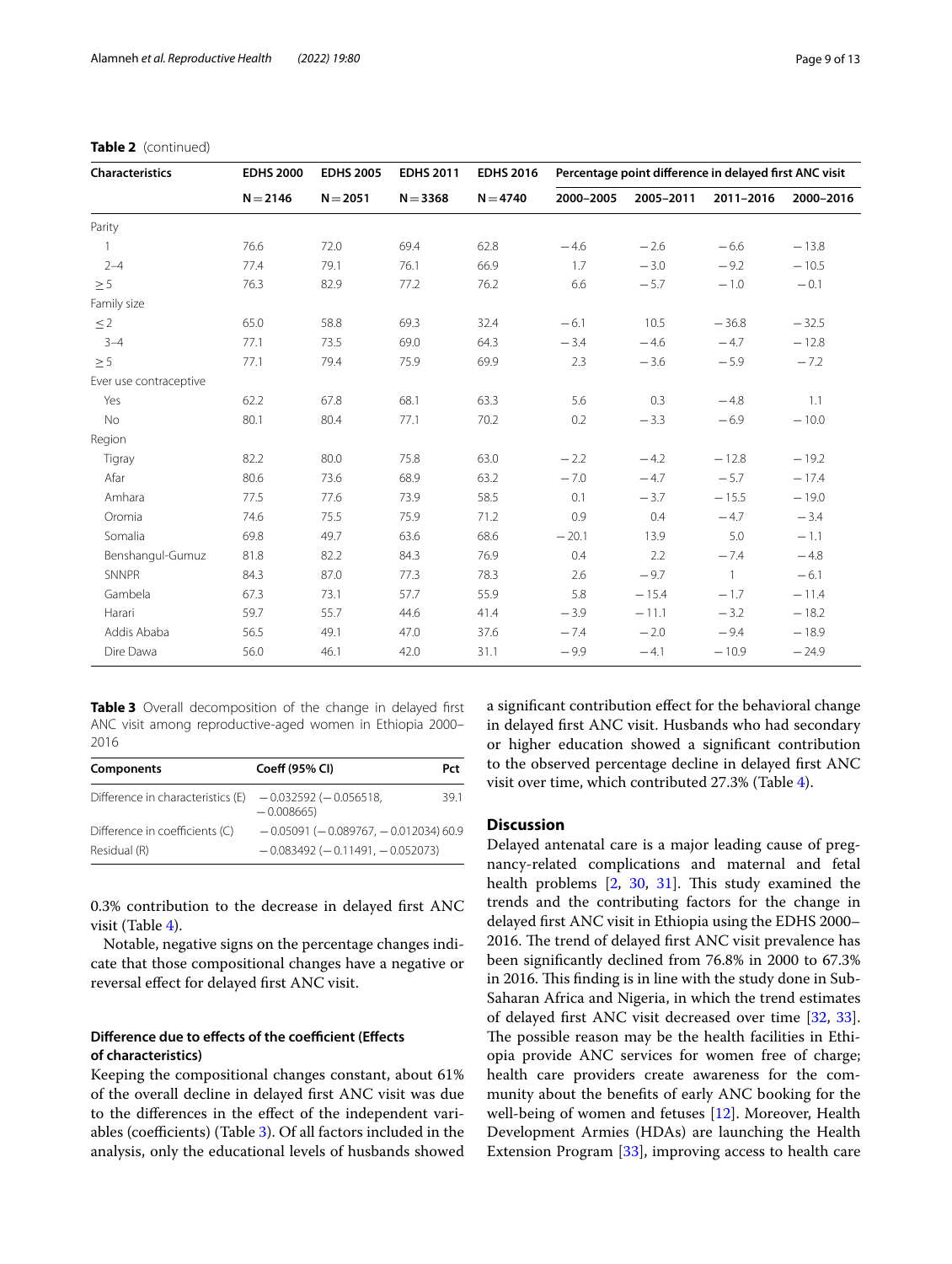<span id="page-9-0"></span>**Table 4** Detailed decomposition of the change in delayed frst ANC visit among reproductive-aged women in Ethiopia 2000–2016

| <b>Variables</b>                                    | Difference due to characteristics (E)   | Difference due to coefficients (C) |                                          |         |
|-----------------------------------------------------|-----------------------------------------|------------------------------------|------------------------------------------|---------|
|                                                     | Coeff (95% CI)                          | Pct                                | Coeff (95%CI)                            | Pct     |
| Household head                                      |                                         |                                    |                                          |         |
| Female                                              | $0.0002138 (-0.002953, 0.003380)$       | $-0.3$                             | $-0.04131(-0.018035, 0.009773)$          | 4.9     |
| Residence                                           |                                         |                                    |                                          |         |
| Rural                                               | 0.006818 b (0.00095109, 0.012685)       | $-8.2$                             | $0.0006295 (-0.048803, 0.0747)$          | $-15.5$ |
| Reading newspapers                                  |                                         |                                    |                                          |         |
| <b>No</b>                                           | $-0.0036942$ ( $-0.008142$ , 0.0007534) | 4.4                                | $-0.029002$ ( $-0.18088, 0.12287$ )      | 34.7    |
| Listening to a radio                                |                                         |                                    |                                          |         |
| <b>No</b>                                           | $-0.04351b$ (-0.008333, -0.0003689)     | 5.2                                | $0.018395 (-0.012632, 0.049422)$         | $-22.0$ |
| Watching to television                              |                                         |                                    |                                          |         |
| <b>No</b>                                           | $-0.007204^b (-0.012087, -0.0023201)$   | 8.6                                | $-0.005452$ ( $-0.019421$ , 0.008516)    | 6.5     |
| Ever terminated pregnancy                           |                                         |                                    |                                          |         |
| <b>No</b>                                           | $-0.0003671(-0.004347, 0.003613)$       | 0.4                                | $0.002952$ (-0.010704, 0.016608)         | $-3.5$  |
| Told about pregnancy complications                  |                                         |                                    |                                          |         |
| <b>No</b>                                           | $-0.0066515^b (-0.012924, -0.0003792)$  | 8.0                                | $0.030205 (-0.015242, 0.075651)$         | $-36.2$ |
| Cesarean delivery                                   |                                         |                                    |                                          |         |
| No                                                  | $-0.002201^b$ (-0.000355, -0.0000852)   | 0.3                                | $-0.002895 (-0.007066, 0.001276)$        | 3.5     |
| Wantedness of pregnancy<br>Wanted then <sup>a</sup> |                                         |                                    |                                          |         |
| Wanted later                                        | $-0.0000595 (-0.001919, 0.001800)$      | 0.1                                | $0.0061642$ ( $-0.010147, 0.022476$ )    | $-7.4$  |
| Want no more                                        | $-0.007346 (-0.01921, 0.0045191)$       | 8.8                                | $0.014025 (-0.0064513, 0.034501)$        | $-16.8$ |
| Women education level                               |                                         |                                    |                                          |         |
| No education <sup>a</sup>                           |                                         |                                    |                                          |         |
| Primary education                                   | $-0.001951 (-0.007301, 0.003407)$       | 2.3                                | $0.0007179 (-0.015125, 0.01656)$         | $-0.9$  |
| Secondary and above education                       | $0.000176 (-0.000494, 0.000845)$        | $-0.2$                             | $0.013158 (-0.0024387, 0.028755)$        | $-15.8$ |
| Husband education level                             |                                         |                                    |                                          |         |
| No education <sup>a</sup>                           |                                         |                                    |                                          |         |
| Primary education                                   | $0.003822 (-0.0014566, 0.0091)$         | $-4.6$                             | $0.009099 (-0.011995, 0.030193)$         | $-10.9$ |
| Secondary education & above                         | $-0.002262$ ( $-0.004877, 0.000354$ )   | 2.7                                | $0.022655b$ (0.0001921, 0.04512)         | $-27.1$ |
| Parity                                              |                                         |                                    |                                          |         |
| 1 <sup>a</sup>                                      |                                         |                                    |                                          |         |
| $2 - 4$                                             | $5.792e - 05 (-0.0005397, 0.0006556)$   | $-0.1$                             | $0.002656$ ( $-0.034132$ , 0.039443)     | $-3.2$  |
| $\geq 5$                                            | $-0.0007894 (-0.001665, 0.00008664)$    | 0.9                                | $0.033711 (-0.002834, 0.070257)$         | $-40.4$ |
| Family size                                         |                                         |                                    |                                          |         |
| $\leq 2^a$                                          |                                         |                                    |                                          |         |
| $3 - 4$                                             | $0.0096351^{b}$ (0.0027093, 0.016561)   | $-11.5$                            | $0.024385 (-0.035153, 0.083923)$         | $-29.2$ |
| $\geq 5$                                            | $-0.056901^{b}$ (-0.010004, -0.001376)  | 6.8                                | $0.047305 (-0.098709, 0.19332)$          | $-56.7$ |
| Ever contraceptive use                              |                                         |                                    |                                          |         |
| No                                                  | $-0.008472$ ( $-0.017782$ , 0.000837)   | 10.2                               | $0.008745 (-0.004505, 0.02199)$          | $-10.5$ |
| Constant                                            |                                         |                                    | $-0.24466$ ( $-0.48512$ , $-0.0041945$ ) | 293     |

<sup>a</sup> Reference; <sup>b</sup>significant at 5% level of significance; Pct, percent; Coef, coefficient

to meet the primary goals of the MDGs agenda, and introducing an integrated community case management program [[34](#page-12-12)].

In the decomposition analysis, the prevalence of delayed frst ANC visit declined signifcantly over time. Therefore, understanding the potential sources of diferences has public health importance to know what are the contributing factors for the change in delayed frst ANC visit and to evaluate already implemented strategies. About 61% of the overall decline in delayed frst ANC visit over the last sixteen years was due to behavioral changes among women about ANC booking.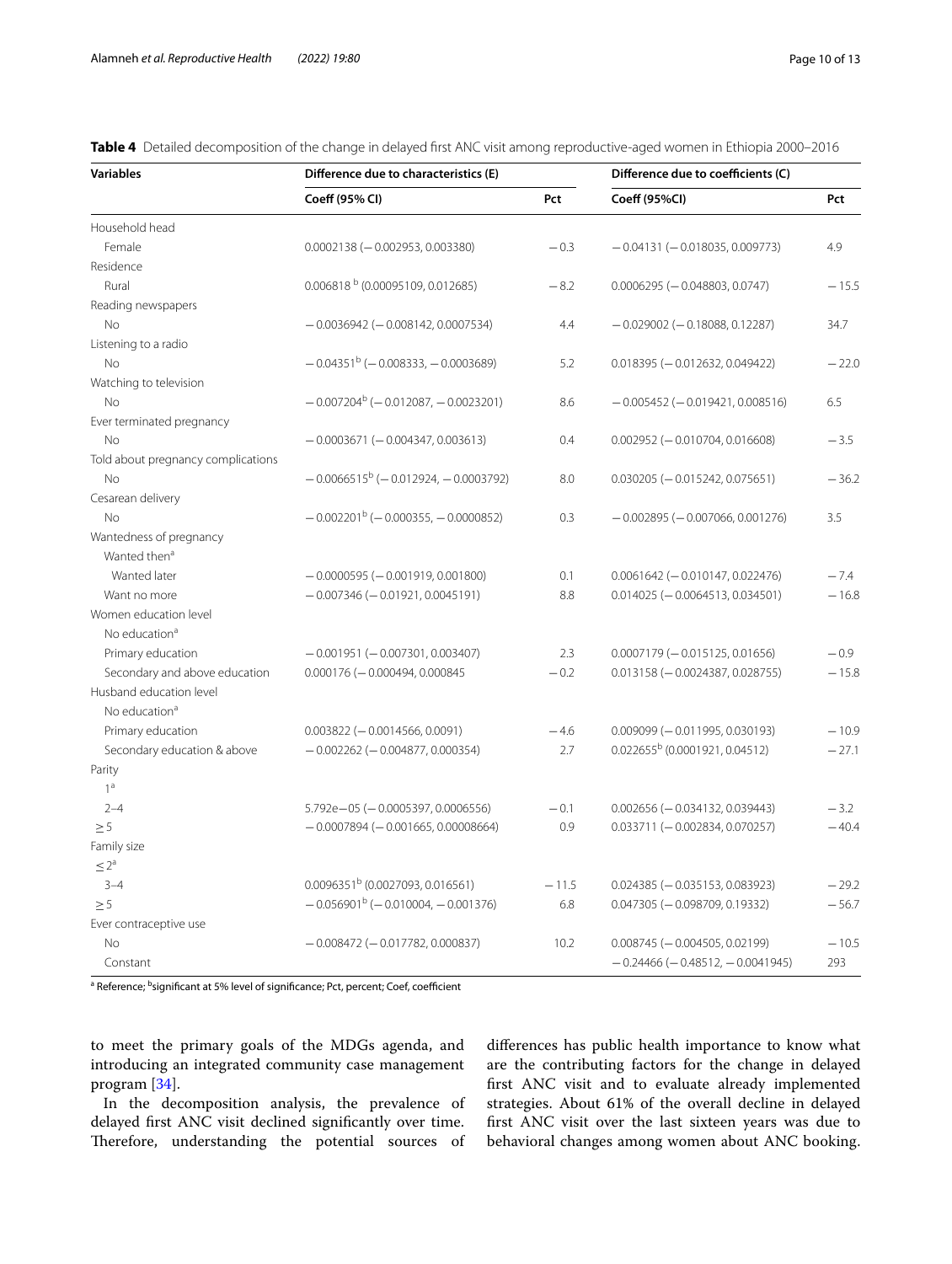However, 39% of the decrement in delayed frst ANC visit was due to the diferences in women's composition over time.

An increment in the proportion of rural resident women from 2000 to 2016 revealed a signifcant negative impact on the decline in delayed frst ANC visits and contributed about 8.2% of the changes. This finding is consistent with other studies in Zambia, and Vietnam [[19,](#page-12-2) [35\]](#page-12-13), which indicates women who lived in rural areas attend late ANC visit and inadequate frequency of ANC visits. The possible reason might be lack of accessibility to health care services, limited fnances, unavailability of health facilities and professionals, lack of transportation, and no better exposure to health information in rural areas [[36\]](#page-12-14). Besides, women who lived in rural areas were less likely to book early for their frst ANC visit because of inadequate accessibility of health services and no equal distribution of health facilities and professionals between rural and urban areas.

An increment in the composition of women who were not working showed a signifcant negative impact on the change in delayed first ANC visit. This finding is consistent with a previous study in Addis Ababa, Ethiopia, in which women who had no job were more likely to book late for their first ANC visit  $[37]$  $[37]$  $[37]$ . The possible reason might be women who had no work are economically dependent and unable to cover the payment of maternal health services recommended by health workers [\[38](#page-12-16)]. In addition, women miss the opportunities to early receive various benefts of early ANC visits from others in the workplace.

A decrement in the composition of women told about pregnancy complications showed a signifcant positive effect on the decline in delayed first ANC visit. This finding is in line with prior studies in Malaysia and South Gondar, Ethiopia  $[39, 40]$  $[39, 40]$  $[39, 40]$ . The possible reason could be women have already been told about pregnancy-related complications and ANC initiation time in the previous pregnancy from health professionals. Moreover, the commencement of health education in their previous pregnancy may improve ANC initiation time and provide various health promotion services [[21,](#page-12-19) [41](#page-12-20)].

The composition changes of the family sizes in the household showed both negative and positive contributions to the decline in delayed frst ANC visit. An increment in the proportion of women who had three and four family members in a household showed a signifcant negative impact on the change in delayed ANC visit. A decrement in the composition of women who had five and above family members in a household showed a signifcant positive efect on the decline in delayed first ANC visit. This finding is consistent with prior studies in Cameroon and Ethiopia  $[42, 43]$  $[42, 43]$  $[42, 43]$  $[42, 43]$  $[42, 43]$ . The possible reason might be women who had higher family members attain late antenatal visits due to time constraints. Furthermore, this also could be they are too busy in childcare responsibility to start early frst ANC visit due to having higher family members. Besides, resource constraint is another challenge to treat and manage pregnancy and childbirth complications earlier  $[44]$  $[44]$ . This result indicated that having higher family members in a household would increase their confdence to give birth without booking ANC visit early.

A decreasing in the proportion of women's accessibility of media exposure had a signifcant impact on the change in delayed first ANC visit. This finding is consistent with other studies done in North India, South India, and Northern Ethiopia [\[45–](#page-12-24)[47\]](#page-12-25). It implies that media accessibility might have brought increased knowledge and awareness of the various beneft of early frst ANC visit.

A decreasing in the composition of cesarean section delivery over time had a signifcant efect on the decline in delayed first ANC visits. This finding is corporate with a previous study in Australia  $[48]$  $[48]$ . The reason could be cesarean delivery done in health facilities, and women might have ever been told about pregnancy-related complications and the risk of ectopic pregnancy [[49\]](#page-12-27).

Behavioral changes of husbands or partners who had secondary and above education showed a signifcant positive contribution to the decline in delayed frst ANC visit. This finding is consistent with other studies in Ghana and Jamaica [[50](#page-12-28), [51](#page-12-29)] authors argued that education might have improved awareness of maternal health care services utilization in general and the importance of early ANC visit in particular. Additionally, educated husbands have better knowledge about adverse consequences of delayed first ANC visit  $[52]$  $[52]$ . The result indicates that education enhances the self-esteem and authority of women, their negotiation skills with husbands about quality health services.

As a limitation of this study, we did not examine some factors from each survey (for example, health insurance, distance to the health facility, and accessibility and quality of health services) to perform the analysis. Thus, this study could be used as input information in future researches, and future researchers may include other factors that infuence delayed frst ANC visit. Decomposition analysis is a prominent tool to analyze the contributing factors for the change in delayed frst ANC visit. Our model is limited to the available data in EDHS datasets to explain the diference. We recommend future researchers include another alternative method to the decomposition analysis.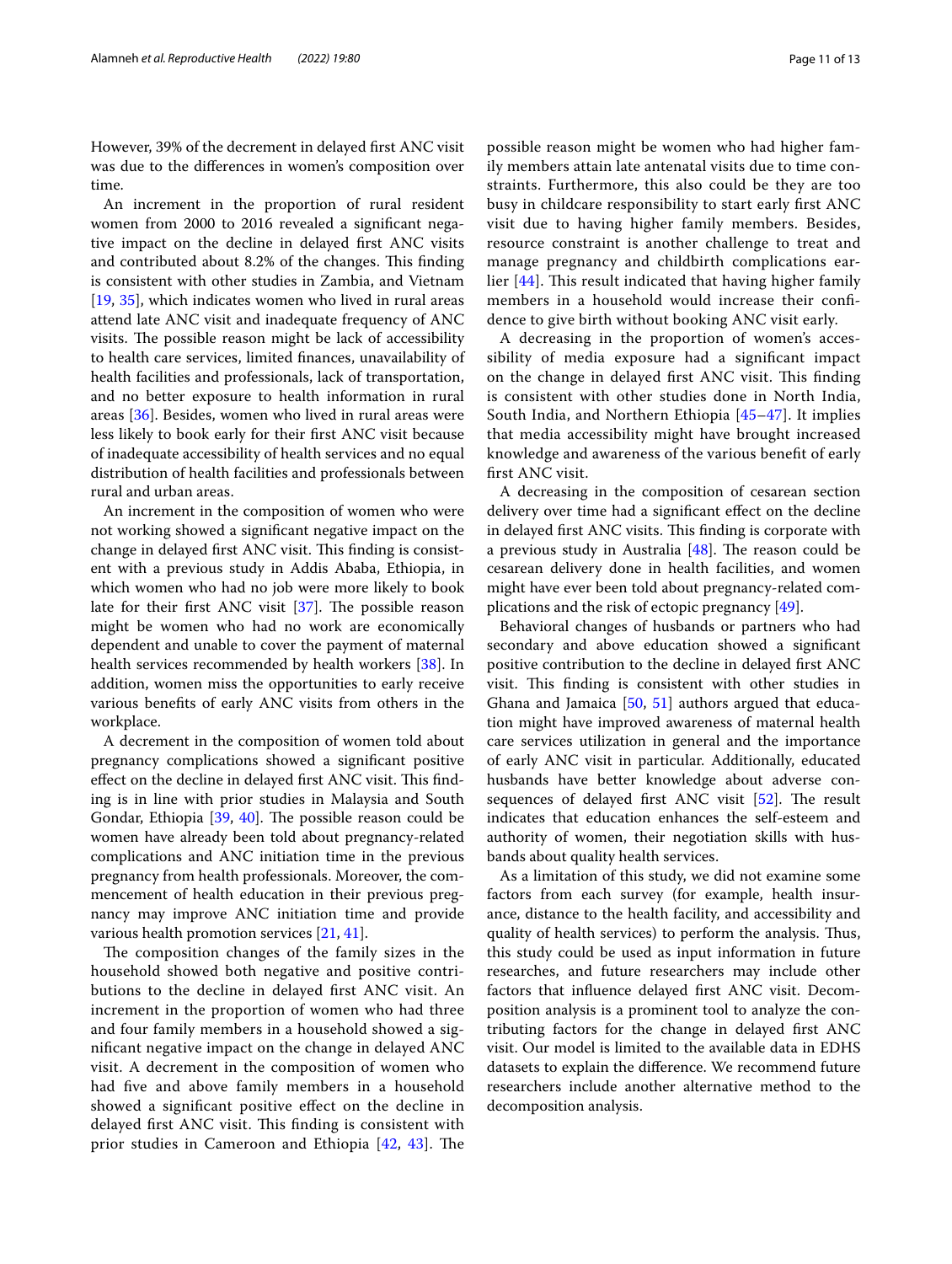# **Conclusion**

Delayed frst ANC visit prevalence had shown a signifcant decrease over the last 16 years. More than half decline in delayed frst ANC visit was due to the change in respondents' behavior about health care services. Compositional changes in women's selected characteristics like residence place, husband education, ever told about pregnancy complications, cesarean delivery, family size, and watching television and listening to the radio were signifcant contributing factors for the decline in delayed frst ANC visit.

It suggested that the increased efficiency of the health care system within society sufers from women's characteristics. Increasing women's awareness of pregnancy complications and symptoms and leading causes for poor pregnancy outcomes is highly recommended. Moreover, public health interventions like health education and community communication education for women could decrease delayed frst ANC visits, particularly for rural residents.

#### **Abbreviations**

ANC: Antenatal Care; CI: Confdence Interval; HDA: Health Development Army; EDHS: Ethiopian Demographic and Health Survey; HEP: Health Extension Program; MDGs: Millennium Development Goals; MMR: Maternal Mortality Ratio; USAID: U.S. Agency for International Development; VIF: Variance Infation Factor; WDA: Women Development Army; WHO: World Health Organization.

#### **Acknowledgements**

We acknowledge the Demographic and Health Survey (DHS) program funded by the U.S.Agency for International Development (USAID) for the accusation dataset.

#### **Authors' contributions**

AA, AA, and MW have participated in the conceptualization, inception of the design, data cleaning, data analysis, frst draft, and approval of the manuscript. GA, CY, AM, and MA have contributed to the method, interpreted results and discussions, and reviewed the manuscript document. AA prepared the fnal draft of the manuscript. All authors read and approved the fnal manuscript.

#### **Funding**

This study did not obtain any funding.

#### **Availability of data and materials**

The data are from the Measure DHS and are online publicly available domain at [\(https://dhsprogram.com/data/](https://dhsprogram.com/data/)).

# **Declarations**

# **Ethics approval and consent to participate**

Ethical approval was obtained from the Ethiopia Health and Nutrition Research Institute (EHNRI) Review Board, the National Research Ethics Review Committee (NRERC) at the Ministry of Science and Technology and the Institutional Review Board of ICF International. We obtained permission to access and download the dataset for this study from the DHS program via online request <https://www.dhsprogram.com>. Written informed consent was taken from all study participants during data collection.

#### **Consent for publication**

Not applicable.

#### **Competing interests**

The authors declare no competing interests.

#### **Author details**

<sup>1</sup> Present Address: Department of Social and Public Health, College of Health Science, Debre Tabor University, Debre Tabor, Ethiopia. <sup>2</sup> Department of Epidemiology and Biostatistics, Institute of Public Health, College of Medicine and Health Science, University of Gondar, Gondar, Ethiopia. <sup>3</sup> Department of English Language and Literature, Faculty of Social Science and Humanities, Debre Tabor University, Debre Tabor, Ethiopia. 4 Department Epidemiology and Biostatistics, Institute of Public Health, College of Health Science, Woldia University, Woldia, Ethiopia.

# Received: 16 June 2021 Accepted: 3 March 2022<br>Published online: 28 March 2022

#### **References**

- <span id="page-11-0"></span>United Nations Children's Fund (UNICEF): maternal and newborn health; 2021.<https://www.unicef.org/health/maternal-and-newborn-health>. Accessed 5 May 2021.
- <span id="page-11-1"></span>2. World Health Organization. Trends in maternal mortality 2000 to 2017: estimates by WHO, UNICEF, UNFPA, World Bank Group and the United Nations Population Division: executive summary. World Health Organization; 2019.
- <span id="page-11-2"></span>3. Wang W, Soumya A, Shanxiao W, Alfredo F. Levels and Trends in the Use of Maternal Health Services in Developing Countries. DHS Comparative Reports No. 26. Calverton, Maryland, USA: ICF Macro; 2011.
- <span id="page-11-3"></span>CSA [Ethiopia] and ICF. Ethiopia Demographic and Health Survey 2016. Addis Ababa, Ethiopia, and Rockville, Maryland: CSA and ICF; 2016.
- <span id="page-11-4"></span>5. Desa U. Transforming Our World: The 2030 Agenda for Sustainable Development; A/RES/70/1; United Nations: New York, NY, USA, 2016.
- <span id="page-11-5"></span>6. World Health Organization. WHO recommendation on antenatal care for positive pregnancy experience. Geneva: WHO; 2016.
- <span id="page-11-6"></span>7. Say L, Chou D, Gemmill A, Tunçalp Ö, Moller A-B, Daniels J, et al. Global causes of maternal death: a WHO systematic analysis. Lancet Glob Health. 2014;2:6.
- <span id="page-11-7"></span>8. Bbaale E. Factors infuencing timing and frequency of antenatal care in Uganda. Australas Med J. 2011;4:8.
- <span id="page-11-8"></span>9. World Health Organization. Essential antenatal, perinatal and postpartum care: training modules. Copenhagen: WHO Regional Office for Europe; 2002.
- <span id="page-11-9"></span>10. Heredia-Pi I, Servan-Mori E, Darney BG, Reyes-Morales H, Lozano R. Measuring the adequacy of antenatal health care: a national cross-sectional study in Mexico. Bull World Health Organ. 2016;94:6.
- <span id="page-11-10"></span>11. Sinyange N, Sitali L, Jacobs C, Musonda P, Michelo C. Factors associated with late antenatal care booking: population based observations from the 2007 Zambia demographic and health survey. Pan Afr Med J. 2016;25:12.
- <span id="page-11-11"></span>12. Medhanyie A, Spigt M, Kife Y, Schaay N, Sanders D, Blanco R, et al. The role of health extension workers in improving utilization of maternal health services in rural areas in Ethiopia: a cross sectional study. BMC Health Serv Res. 2012;12:1.
- <span id="page-11-12"></span>13. Damtew ZA, Karim AM, Chekagn CT, Zemichael NF, Yihun B, Willey BA, et al. Correlates of the Women's Development Army strategy implementation strength with household reproductive, maternal, newborn and child healthcare practices: a cross-sectional study in four regions of Ethiopia. BMC Pregnancy Childbirth. 2018;18:1.
- <span id="page-11-13"></span>14. Deme C, Edao B, Jaya G, Tisiano G, Fano H, Alegria I, et al. prevalence of hypertension, anemia, asymptomatic urinary tract infection, syphilis, HIV and hepatitis b virus infection among pregnant women attending an antenatal clinic at a rural hospital in southern Ethiopia. Southeast Asian J Trop Med Public Health. 2016;47:5.
- 15. Helegbe GK, Aryee PA, Mohammed BS, Wemakor A, Kolbila D, Abubakari A-W, et al. Seroprevalence of malaria and hepatitis B coinfection among pregnant women in tamale metropolis of Ghana: a cross-sectional study. Canad J Infect Dis Med Microbiol. 2018;20:8.
- <span id="page-11-14"></span>16. Tesfaye G, Loxton D, Chojenta C, Semahegn A, Smith R. Delayed initiation of antenatal care and associated factors in Ethiopia: a systematic review and meta-analysis. Reprod Health. 2017;14:1.